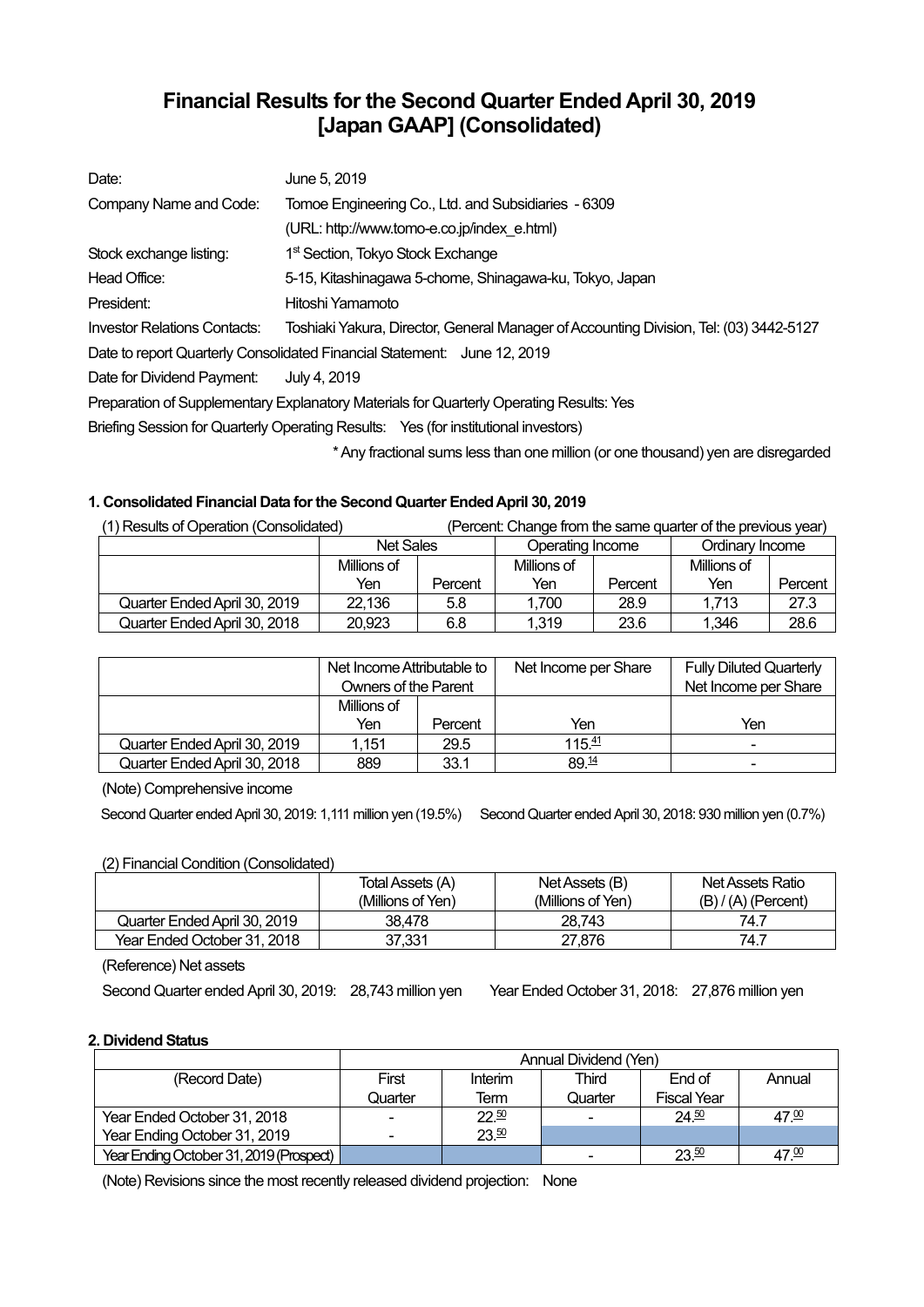## **3. Forecast for Earnings for the Year Ending October 31, 2019 (Consolidated)**

(Percent change from the previous Full Business Year)

|                           | <b>Net Sales</b>  |           |                   | Operating Income |                   | Ordinary Income |  |
|---------------------------|-------------------|-----------|-------------------|------------------|-------------------|-----------------|--|
|                           | (Millions of Yen) | (Percent) | (Millions of Yen) | (Percent)        | (Millions of Yen) | (Percent,       |  |
| <b>Full Business Year</b> | 42.200            | -0.4      | 2.300             | -3.3             | 2.300             | $-15$           |  |

|                           | Net Income Attributable to      |  | Net Income per Share |
|---------------------------|---------------------------------|--|----------------------|
|                           | Owners of the Parent            |  |                      |
|                           | (Millions of Yen) $ $ (Percent) |  | Yen                  |
| <b>Full Business Year</b> | 1,500<br>-0.9                   |  | 150 $\frac{33}{2}$   |

(Note) Revisions since the most recently released dividend projection: None

#### **Notes**

(1) Significant changes in subsidiaries during this period (changes in specific subsidiaries involving changes in the scope of consolidation): None

Number of new subsidiaries: (Company names):

Number of eliminated subsidiaries: (Company names):

(2) Adoption of simplified accounting method and the specific accounting method: None

(3) Changes of the principles, procedures, and representation of the accounting policies

1) Change due to revision of accounting standard: None

- 2) Other changes than the above 1): None
- 3) Change in accounting estimates: None
- 4) Retrospective restatements: None

## (4) Number of outstanding shares (Common stock)

| 1) Number of outstanding shares as of quarter-end and year-end (including treasury stocks) |                                        |  |  |  |
|--------------------------------------------------------------------------------------------|----------------------------------------|--|--|--|
| At April 30, 2019: 10,533,200 shares                                                       | At October 31, 2018: 10,533,200 shares |  |  |  |
| 2) Number of treasury stocks as of quarter-end and year-end                                |                                        |  |  |  |
| At April 30, 2019: 554,861 shares                                                          | At October 31, 2018: 554,861 shares    |  |  |  |
| 3) Number of average shares (accumulated quarterly total)                                  |                                        |  |  |  |
| At April 30, 2019: 9,978,339 shares<br>At April 30, 2018: 9,978,383 shares                 |                                        |  |  |  |

\*The quarterly earnings report is exempt from the quarterly review by certified public accountant or audit firm.

\*Explanations for appropriate use of the earnings forecast and other special instructions

The forward-looking statements such as a forecast of our financial results described herein are based on the information currently available to us and certain assumptions that we believe are reasonable. Actual results could differ materially due to various factors.

Please refer to the Financial Results for the Quarter (Attachments) on page 3, (3) [Analysis of Future Forecast on Quarterly Consolidated Earnings Forecast] of 1. [Qualitative Information on Quarterly Consolidated Operating Results] for the operating results forecast.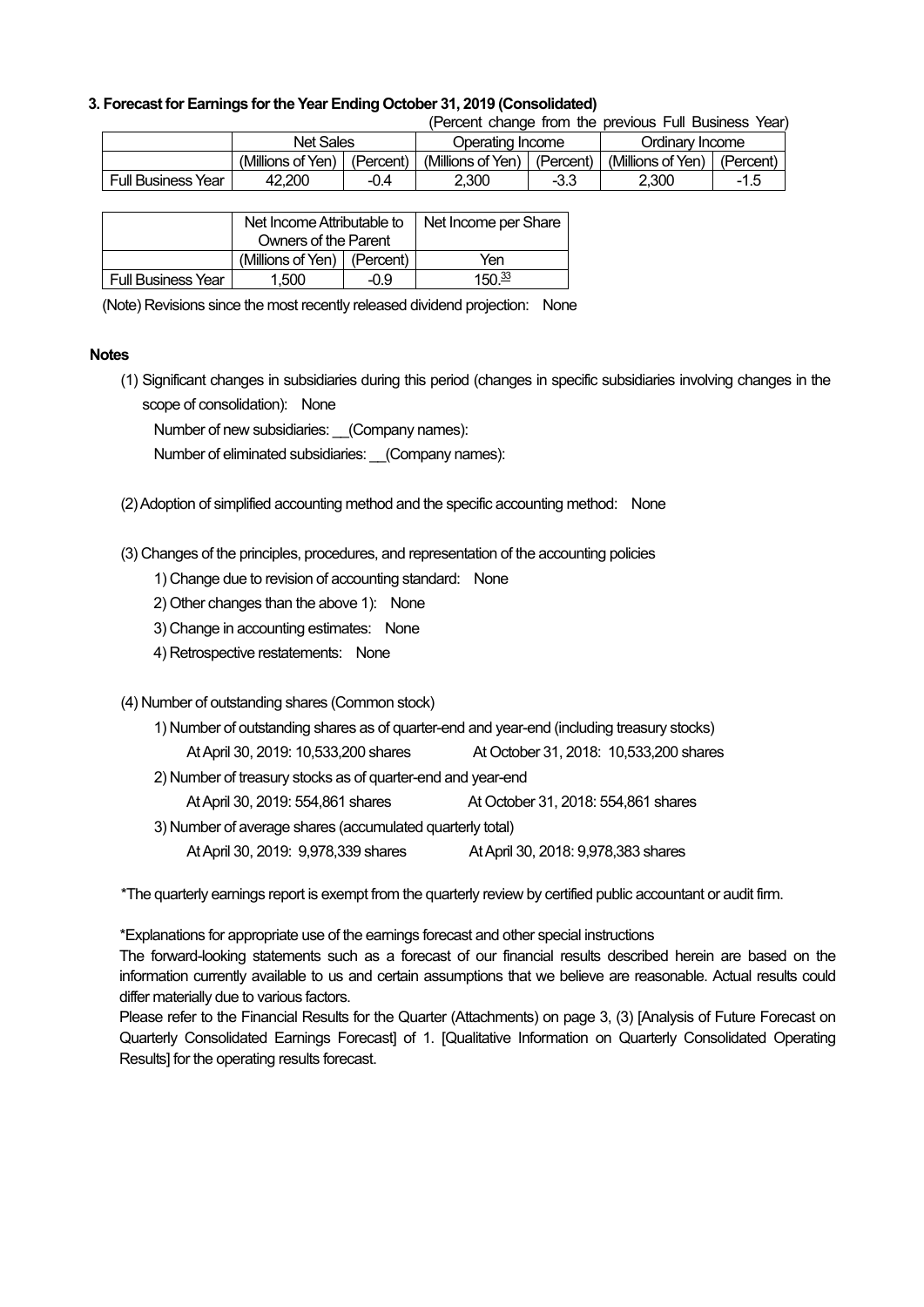## **Table of Contents (Supporting Data)**

| (1) |                                                                                                  |  |
|-----|--------------------------------------------------------------------------------------------------|--|
| (2) |                                                                                                  |  |
| (3) |                                                                                                  |  |
|     |                                                                                                  |  |
| (1) |                                                                                                  |  |
| (2) | Quarterly Consolidated Statements of Income & Quarterly Consolidated Statements of Comprehensive |  |
|     |                                                                                                  |  |
|     |                                                                                                  |  |
|     |                                                                                                  |  |
|     |                                                                                                  |  |
| (4) |                                                                                                  |  |
|     |                                                                                                  |  |
|     |                                                                                                  |  |
|     |                                                                                                  |  |
|     |                                                                                                  |  |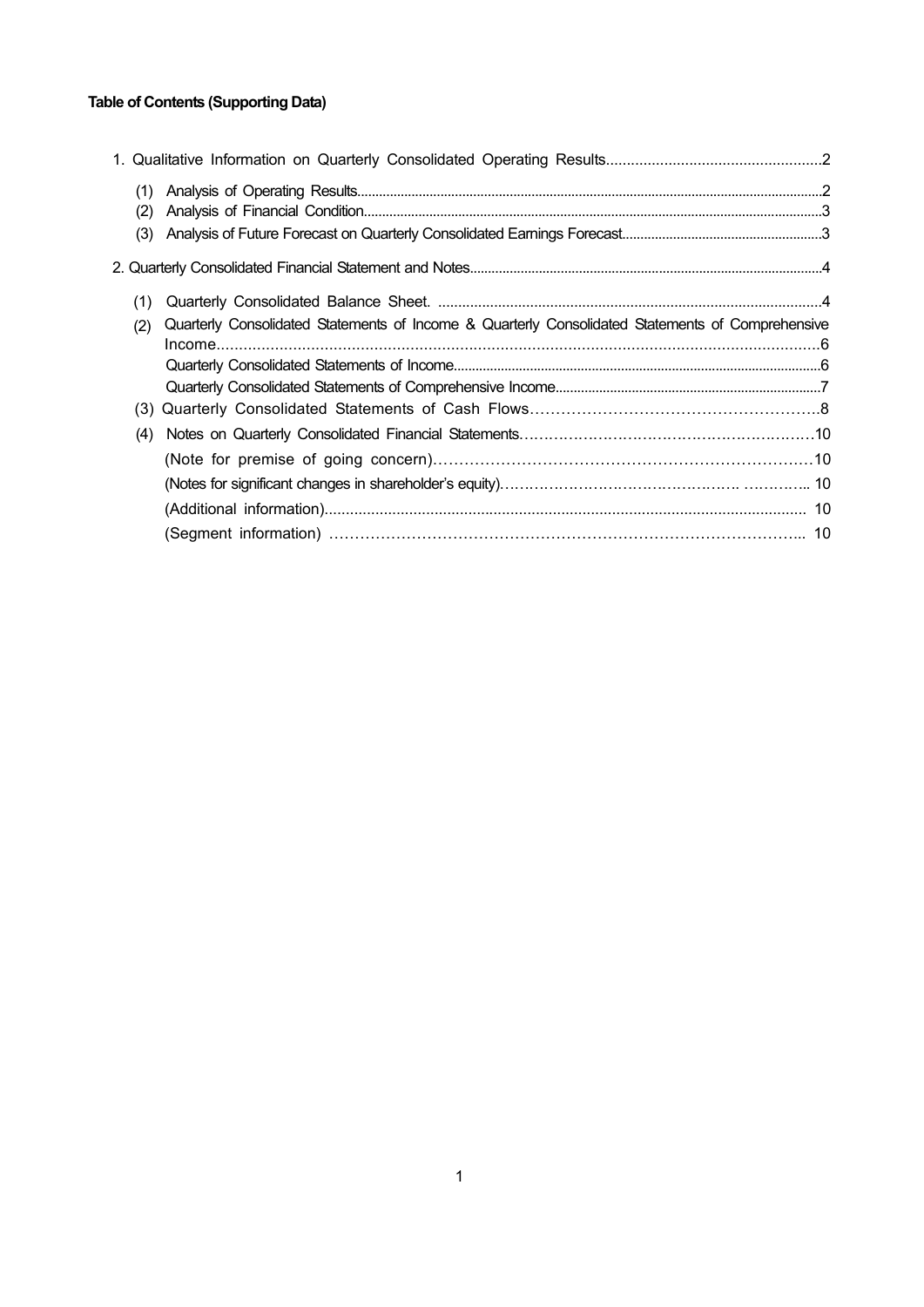## **1. Qualitative Information on Quarterly Consolidated Operating Results**

## **(1) Analysis of Operating Results**

During the consolidated second quarter under review, Japan's economy seemed to reach a pause, including a drop in exports against the backdrop of a slowdown in the overseas economy, particularly in China, and declines in personal consumption and capital investment, even though housing investment and investment in public works continued at a robust pace. Overseas, however, despite the ongoing recovery of the U.S. economy, Europe's economy continued to be sluggish and the growth rate of China's economy remained slack. In the months ahead, the rising sense of uncertainty surrounding the global economy resulting from circumstances such as further heightened trade friction between the U.S. and China and Great Britain's pending withdrawal from the EU will require careful attention.

Given these circumstances, net sales for the Tomoe Engineering Group for the consolidated second quarter increased 5.8% from the same period last year to 22,136 million yen, reflecting significant increase of net sales in the Machinery & Equipment Business despite lower net sales in the Chemical Product Business. From the earnings aspect, operating income was 1,700 million yen, 28.9% up from the same period last year because of higher profit in the Machinery & Equipment Businesses, while ordinary income came to 1,713 million yen, 27.3% up from the same period last year. Net income attributable to owners of the parent was 1,151 million yen, 29.5% up from the same period last year.

#### Operating results by segment were as follows.

### (Machinery & Equipment Business)

In the Machinery & Equipment Business, net sales of works in all fields, machinery for domestic private sector demand, and machinery, components and repair services for domestic public sector demands decreased, but on the other hand net sales of components and repair services for domestic private sector demand, and machinery, components and repair services for overseas demand were robust. As a result, net sales for consolidated second quarter year-to-date period were 6,629 million yen, 26.9% up from the same period last year.

With respect to earnings, operating income was 945 million yen, 165.7% up from the same period of the prior year, mainly because of increased profits in the field of components and repair services with high margins for overseas.

#### (Chemical Products Business)

In the Chemical Products Business, net sales of materials for housing and construction applications in the industrial materials sector increased, but on the other hand net sales of transport materials for semiconductor manufacturing applications in the electronics materials sector, and other sectors decreased. As a result, net sales for consolidated second quarter year-to-date period were 15,507 million yen, 1.2% down from the same period last year.

With respect to earnings, operating income was 754 million yen, 21.6% down from the same period of the prior year, because of declined gross-profit margin and increased selling costs.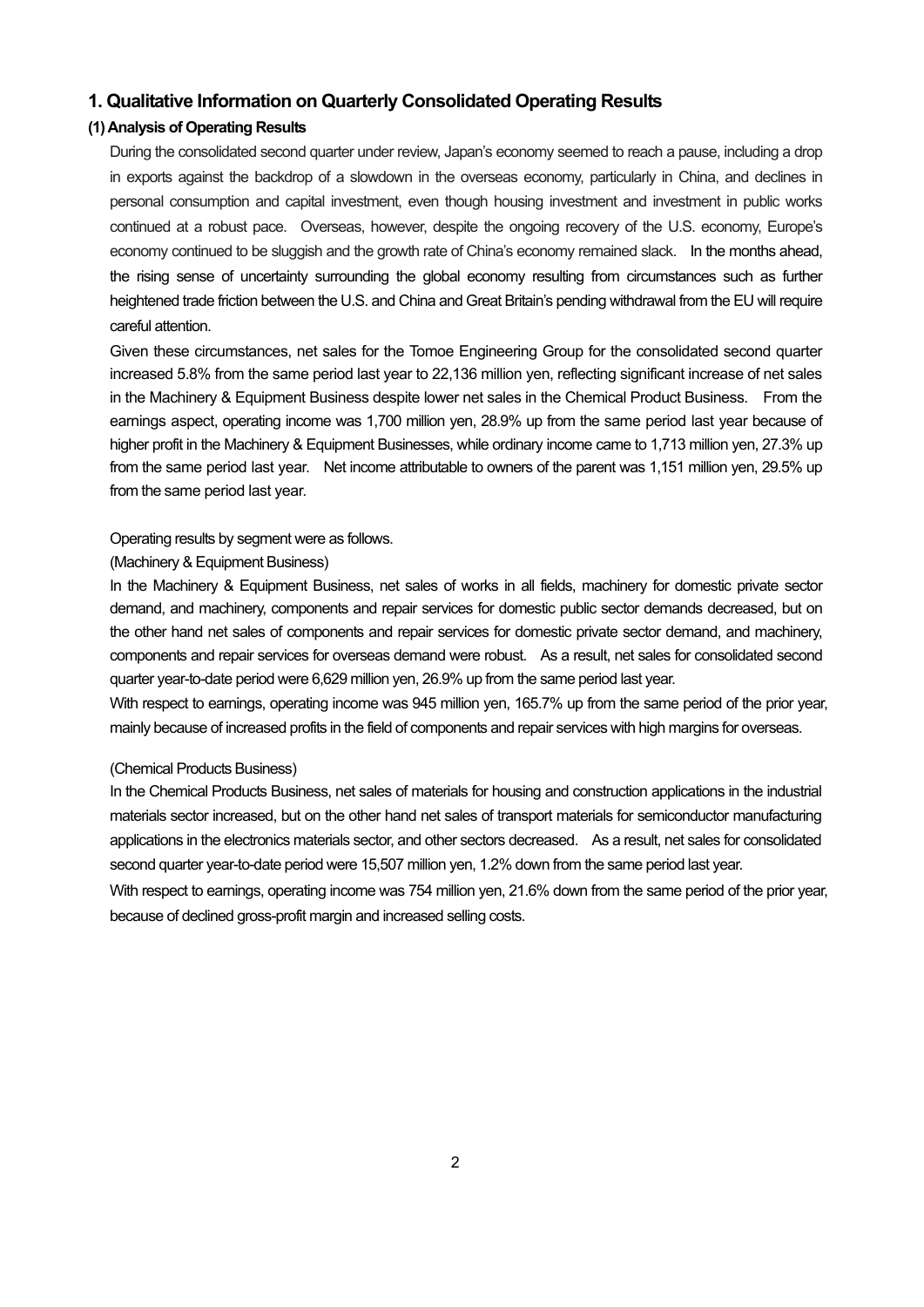### **(2) Analysis of Financial Condition**

#### **[1] Assets, Liabilities, and Net Assets**

Total assets as of the end of the consolidated second quarter under review were 38,478 million yen, increased by 1,146 million yen from the end of the previous consolidated fiscal year. This mainly reflected decreased notes and accounts receivable–trade, and merchandise and finished goods, and increased cash and deposits, and electronically recorded monetary claims.

Liabilities were 9,735 million yen, increased by 279 million yen from the end of the previous consolidated fiscal year, mainly because of decreased notes and accounts payable-trade and provision for bonuses, and increased electronically recorded monetary debt, advances received, and allowance for product warranty.

Net assets stood at 28,743 million yen, increased by 867 million from the end of the previous consolidated fiscal year. This mainly reflected an increase in retained earnings recorded under quarterly net income attributable to owners of the parent.

As a result of the above changes, the equity ratio at the end of the consolidated second quarter under review stood at 74.7%, the same ratio as at the end of the previous consolidated fiscal year.

#### **[2] Cash Flow Status**

Cash and cash equivalents ("cash") as of the end of the consolidated second quarter under review decreased by 1,528 million yen from the end of the previous consolidated fiscal year to 7,825 million yen, despite positive cash flow provided by operating activities, reflecting expenditures for both investment and financing activities. The status of each consolidated cash flow and their factors during the second quarter are as follows:

(Net Cash Provided by (Used in) Operating Activities)

Net cash provided by operating activities during the consolidated second quarter under review totaled 1,965 million yen. Payment of income taxes was 502 million yen, and provision for bonuses decreased by 255 million yen, income before income taxes decreased by 1,707 million yen, and inventory decreased by 511 million yen. Net cash provided by operating activities increased by 1,670 million yen compared to 294 million yen provided for the same consolidated quarter year-to-date period of the previous year.

(Net Cash Provided by (Used in) Investing Activities)

Net cash used by investing activities during the consolidated second quarter under review reflected expenditures totaling 3,237 million yen. This reflected a difference of 3,000 million yen between deposits and disbursements to time deposits. Net cash used by investing activities increased by 1,111 million yen compared to 2,125 million yen used for the same consolidated quarter year-to-date period of the previous year.

(Net Cash Provided by (Used in) Financing Activities)

The decrease in cash as a result of financing activities during the consolidated second quarter under review came to 244 million yen. This reflected the payment of cash dividends of 244 million yen. Net cash used in investing activities increased by 19 million yen compare to 224 million yen used for the same consolidated quarter year-to-date period of the previous year.

#### (3) Analysis of Future Forecast on Quarterly Consolidated Earnings Forecast

There are no revisions to the consolidated earnings forecast figures for the fiscal year ending October 31, 2019 that were announced in the "Notice on changes in earnings forecast" released on May 31, 2019.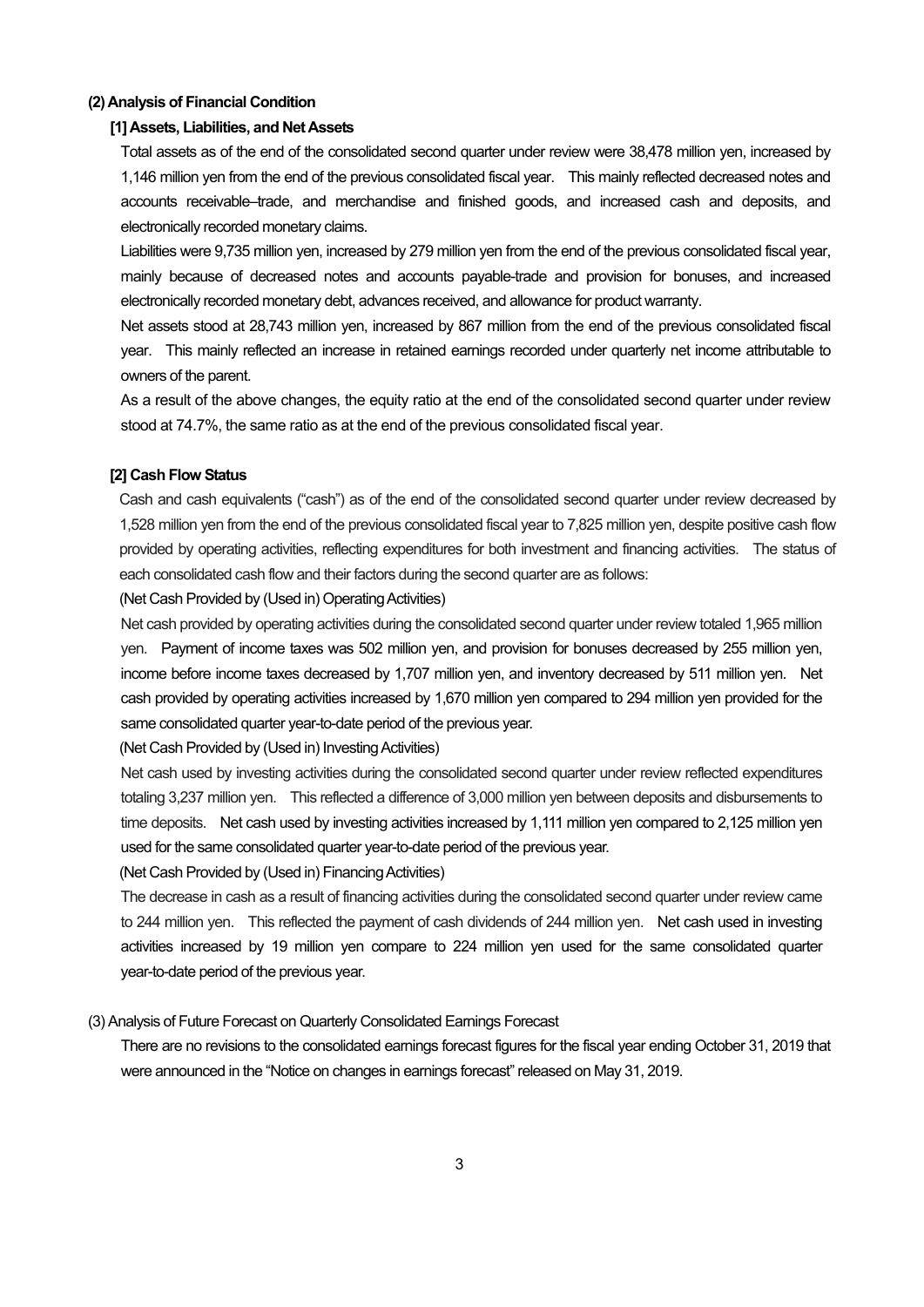## **2. Quarterly Consolidated Financial Statement and Notes**

**(1) Quarterly Consolidated Balance Sheets (Second Quarter)** 

|                                                |                             | (Thousands of Yen)           |
|------------------------------------------------|-----------------------------|------------------------------|
|                                                | <b>End of Previous Year</b> | <b>End of Second Quarter</b> |
| <b>Assets</b>                                  | (October. 31, 2018)         | (April 30, 2019)             |
| <b>Current Assets</b>                          |                             |                              |
| Cash and Deposits                              | 9,354,256                   | 10,825,779                   |
| Notes and Accounts Receivable-Trade            | 11,834,551                  | 11,098,994                   |
| <b>Electronically Recorded Monetary Claims</b> | 2,183,842                   | 3,032,821                    |
| Merchandise and Finished Goods                 | 3,685,115                   | 3,312,539                    |
| <b>Work in Process</b>                         | 981,660                     | 806,228                      |
| <b>Raw Materials and Supplies</b>              | 667,846                     | 704,474                      |
| Others                                         | 183,711                     | 237,687                      |
| <b>Allowance for Doubtful Accounts</b>         | $-67,114$                   | $-65,707$                    |
| <b>Total Current Assets</b>                    | 28,823,870                  | 29,952,818                   |
| <b>Noncurrent Assets</b>                       |                             |                              |
| Property, Plant and Equipment                  |                             |                              |
| <b>Buildings and Structures</b>                | 4,459,308                   | 4,481,736                    |
| <b>Accumulated Depreciation</b>                | $-1,831,356$                | $-1,896,135$                 |
| <b>Buildings and Structures, Net</b>           | 2,627,951                   | 2,585,600                    |
| Machinery, Equipment and Vehicles              | 3,697,837                   | 3,810,169                    |
| <b>Accumulated Depreciation</b>                | $-3,304,595$                | $-3,320,174$                 |
| Machinery, Equipment and Vehicles, Net         | 393,242                     | 489,995                      |
| Land                                           | 1,931,089                   | 1,930,921                    |
| Construction in progress                       | 10,606                      |                              |
| <b>Others</b>                                  | 980,958                     | 1,007,649                    |
| <b>Accumulated Depreciation</b>                | $-901,758$                  | $-927,374$                   |
| Others, Net                                    | 79,199                      | 80,275                       |
| <b>Total Property, Plant and Equipment</b>     | 5,042,089                   | 5,086,792                    |
| Intangible Assets                              | 109,792                     | 106,338                      |
| <b>Investments and Other Assets</b>            |                             |                              |
| <b>Investment Securities</b>                   | 1,374,561                   | 1,342,701                    |
| <b>Guarantee Deposits</b>                      | 340,386                     | 345,274                      |
| <b>Net Defined Benefit Assets</b>              | 1,554,938                   | 1,561,529                    |
| <b>Deferred Tax Assets</b>                     | 16,436                      | 12,907                       |
| <b>Others</b>                                  | 92,654                      | 93,254                       |
| Allowance for Doubtful Accounts                | $-22,871$                   | $-22,881$                    |
| <b>Total Investments and Other Assets</b>      | 3,356,107                   | 3,332,785                    |
| <b>Total Noncurrent Assets</b>                 | 8,507,988                   | 8,525,916                    |
| <b>Total Assets</b>                            | 37,331,859                  | 38,478,734                   |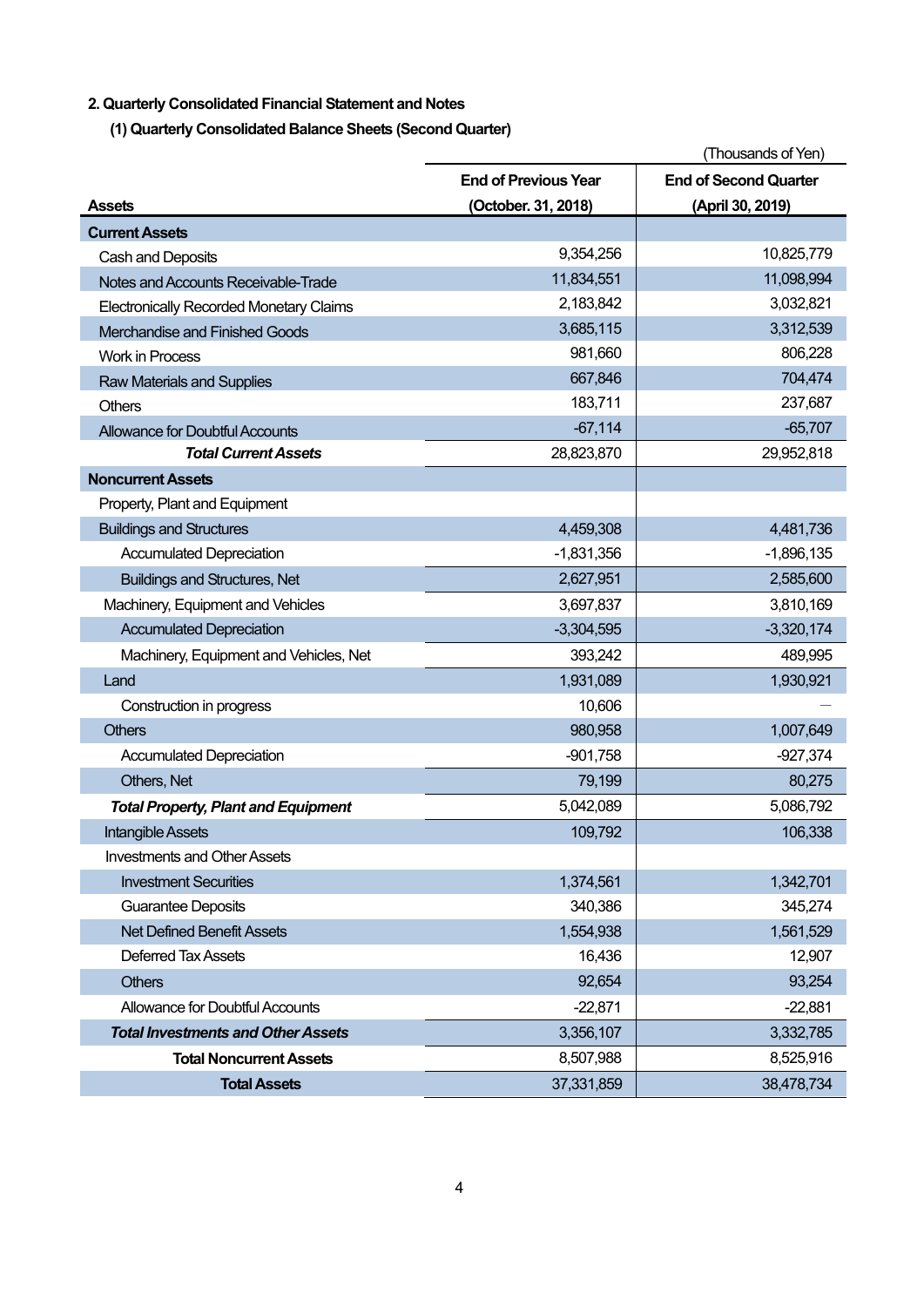|                                                                 | (Thousands of Yen)          |                              |
|-----------------------------------------------------------------|-----------------------------|------------------------------|
|                                                                 | <b>End of Previous Year</b> | <b>End of Second Quarter</b> |
| <b>Liabilities and Net Assets</b>                               | (October. 31, 2018)         | (April 30, 2019)             |
| <b>Liabilities</b>                                              |                             |                              |
| <b>Current Liabilities</b>                                      |                             |                              |
| Notes and Accounts Payable-Trade                                | 4,193,451                   | 3,898,678                    |
| <b>Electronically Recorded Monetary Debt</b>                    | 1,857,112                   | 2,142,481                    |
| <b>Accounts Payable-Others</b>                                  | 600,382                     | 672,686                      |
| Income Taxes Payable                                            | 539,919                     | 583,350                      |
| <b>Advances Received</b>                                        | 70,030                      | 265,463                      |
| <b>Provision for Bonuses</b>                                    | 1,081,025                   | 825,704                      |
| <b>Provision for Directors' Bonuses</b>                         | 70,000                      | 34,014                       |
| Allowance for Product Warranty                                  | 160,295                     | 332,598                      |
| <b>Others</b>                                                   | 217,988                     | 319,213                      |
| <b>Total Current Liabilities</b>                                | 8,790,206                   | 9,074,190                    |
| <b>Noncurrent Liabilities</b>                                   |                             |                              |
| <b>Provision for Directors' Retirement Benefits</b>             | 5,460                       | 5,460                        |
| <b>Net Defined Benefit Liabilities</b>                          | 57,905                      | 60,294                       |
| <b>Deferred Tax Liabilities</b>                                 | 601,913                     | 595,270                      |
| <b>Total Noncurrent Liabilities</b>                             | 665,279                     | 661,024                      |
| <b>Total Liabilities</b>                                        | 9,455,485                   | 9,735,214                    |
| <b>Net Assets</b>                                               |                             |                              |
| <b>Shareholders' Equity</b>                                     |                             |                              |
| <b>Capital Stock</b>                                            | 1,061,210                   | 1,061,210                    |
| <b>Capital Surplus</b>                                          | 1,483,410                   | 1,483,410                    |
| <b>Retained Earnings</b>                                        | 24,953,779                  | 25,860,872                   |
| <b>Treasury Stock</b>                                           | $-363,977$                  | $-363,977$                   |
| <b>Total Shareholders' Equity</b>                               | 27, 134, 422                | 28,041,514                   |
| <b>Accumulated Other Comprehensive Income</b>                   |                             |                              |
| Valuation Difference on Available-for-Sale<br><b>Securities</b> | 433,098                     | 408,618                      |
| Deferred Gains or Losses on Hedges                              | 130                         | 953                          |
| <b>Foreign Currency Translation Adjustment</b>                  | 186,221                     | 180,436                      |
| <b>Total Adjustment on Net Defined Benefit</b>                  | 122,501                     | 111,997                      |
| <b>Total Accumulated Other Comprehensive Income</b>             | 741,950                     | 702,005                      |
| <b>Total Net Assets</b>                                         | 27,876,373                  | 28,743,520                   |
| <b>Total Liabilities and Net Assets</b>                         | 37,331,859                  | 38,478,734                   |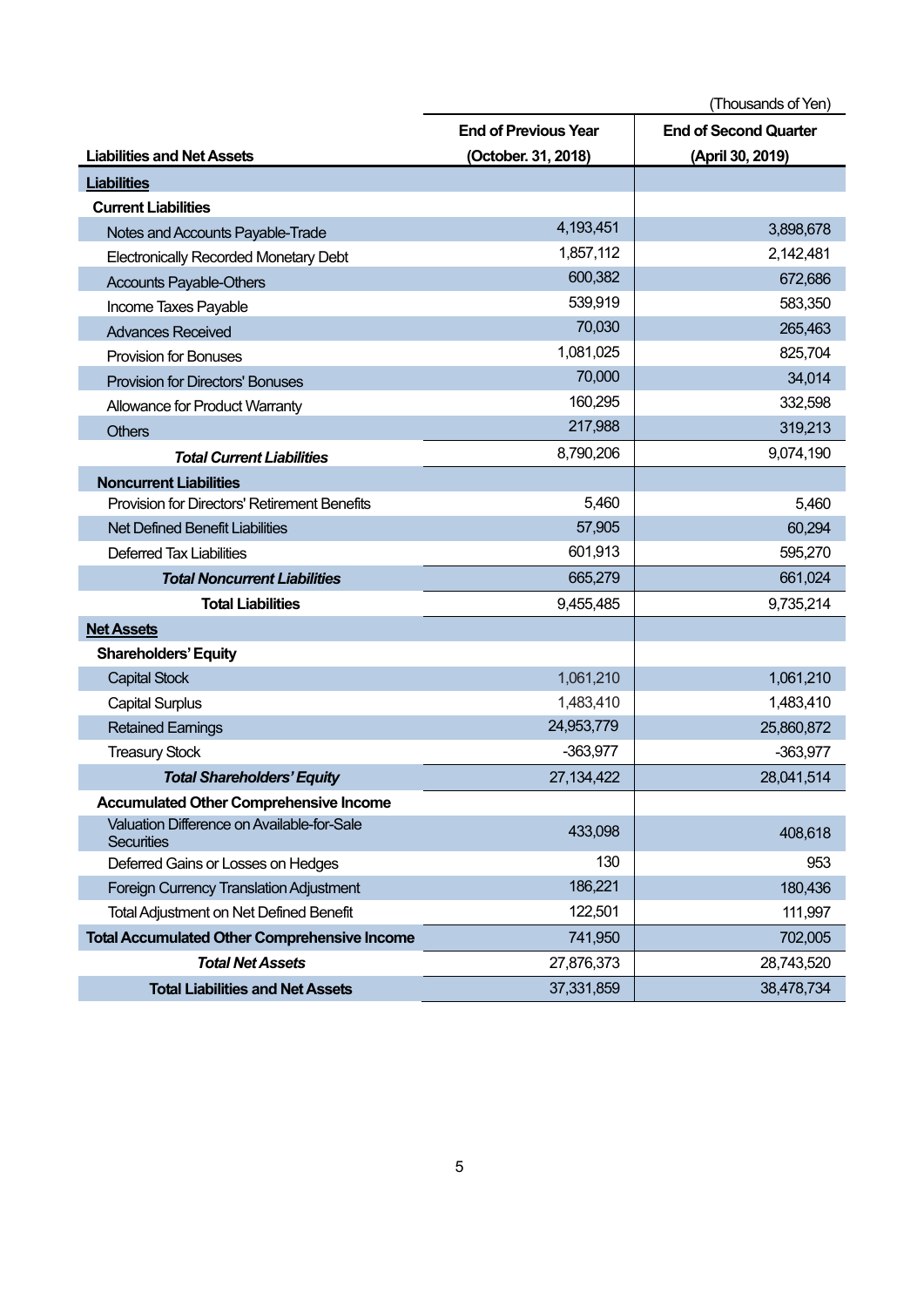**(2) Quarterly Consolidated Statements of Income & Quarterly Consolidated Statements of Comprehensive Income** 

**Quarterly Consolidated Statements of Income (Second Quarter)** 

|                                                   |                             | (Thousands of Yen)          |
|---------------------------------------------------|-----------------------------|-----------------------------|
|                                                   | <b>Second Quarter Ended</b> | <b>Second Quarter Ended</b> |
|                                                   | April 30, 2018              | April 30, 2019              |
| <b>Net Sales</b>                                  | 20,923,688                  | 22,136,224                  |
| <b>Cost of Sales</b>                              | 16,246,088                  | 16,928,304                  |
| <b>Gross Profit</b>                               | 4,677,600                   | 5,207,919                   |
| Selling, General and Administrative Expenses      | 3,358,185                   | 3,507,279                   |
| <b>Operating Income</b>                           | 1,319,414                   | 1,700,640                   |
| <b>Non-Operating Income</b>                       |                             |                             |
| Interest Income                                   | 958                         | 786                         |
| Dividends Income                                  | 11,307                      | 13,297                      |
| <b>Rent Income</b>                                | 3,440                       | 3,585                       |
| Foreign Exchange Gain                             | 18,794                      | 12,183                      |
| <b>Others</b>                                     | 18,506                      | 16,445                      |
| <b>Total Non-Operating Income</b>                 | 53,009                      | 46,297                      |
| <b>Non-Operating Expenses</b>                     |                             |                             |
| <b>Interest Expenses</b>                          | 13,497                      | 20,908                      |
| <b>Commission Paid</b>                            | 7,487                       | 7,487                       |
| <b>Sales Discount</b>                             | 2,854                       | 3,591                       |
| <b>Others</b>                                     | 2,326                       | 1,768                       |
| <b>Total Non-Operating Expenses</b>               | 26,166                      | 33,756                      |
| <b>Ordinary Income</b>                            | 1,346,257                   | 1,713,181                   |
| <b>Extraordinary Losses</b>                       |                             |                             |
| Loss on Evaluation of Investment Securities       |                             | 5,550                       |
| <b>Total Extraordinary Losses</b>                 |                             | 5,550                       |
| Income before Income Taxes and Minority Interests | 1,346,257                   | 1,707,631                   |
| Income Taxes-Current                              | 422,926                     | 542,534                     |
| Income Taxes-Deferred                             | 33,864                      | 13,535                      |
| <b>Total Income Taxes</b>                         | 456,790                     | 556,069                     |
| <b>Net Income or Net Loss (-)</b>                 | 889,467                     | 1,151,561                   |
| <b>Net Income or Net Loss (-)</b>                 | 889,467                     | 1,151,561                   |
| <b>Attributable to Owners of the Parent</b>       |                             |                             |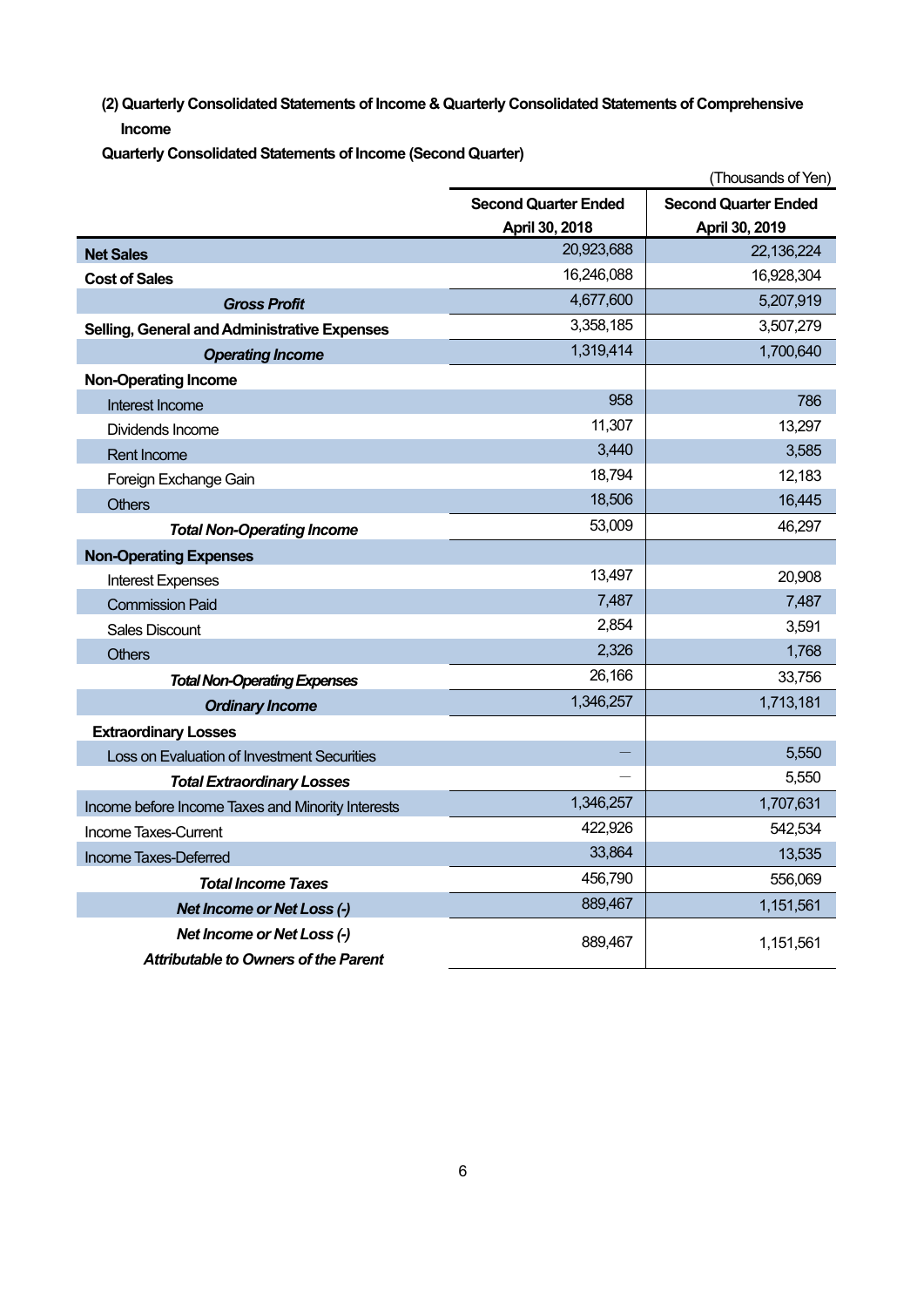## **Quarterly Consolidated Statements of Comprehensive Income (Second Quarter)**

|                                                              | (Thousands of Yen)          |                             |  |
|--------------------------------------------------------------|-----------------------------|-----------------------------|--|
|                                                              | <b>Second Quarter Ended</b> | <b>Second Quarter Ended</b> |  |
|                                                              | April 30, 2018              | April 30, 2019              |  |
| Net Income                                                   | 889,467                     | 1,151,561                   |  |
| Other Comprehensive Income                                   |                             |                             |  |
| Valuation Difference on Available-for-sale Securities        | 20,642                      | $-24,480$                   |  |
| Deferred Gains or Losses (-) on Hedges                       | 784                         | 822                         |  |
| <b>Foreign Currency Translation Adjustment</b>               | $-14,591$                   | $-5,785$                    |  |
| Net Defined Benefit                                          | 34,120                      | $-10,503$                   |  |
| <b>Total Other Comprehensive Income</b>                      | 40,955                      | $-39,945$                   |  |
| <b>Comprehensive Income</b>                                  | 930,422                     | 1,111,615                   |  |
| (Breakdown)                                                  |                             |                             |  |
| Comprehensive Income Attributable to Owners of the<br>Parent | 930,422                     | 1,111,615                   |  |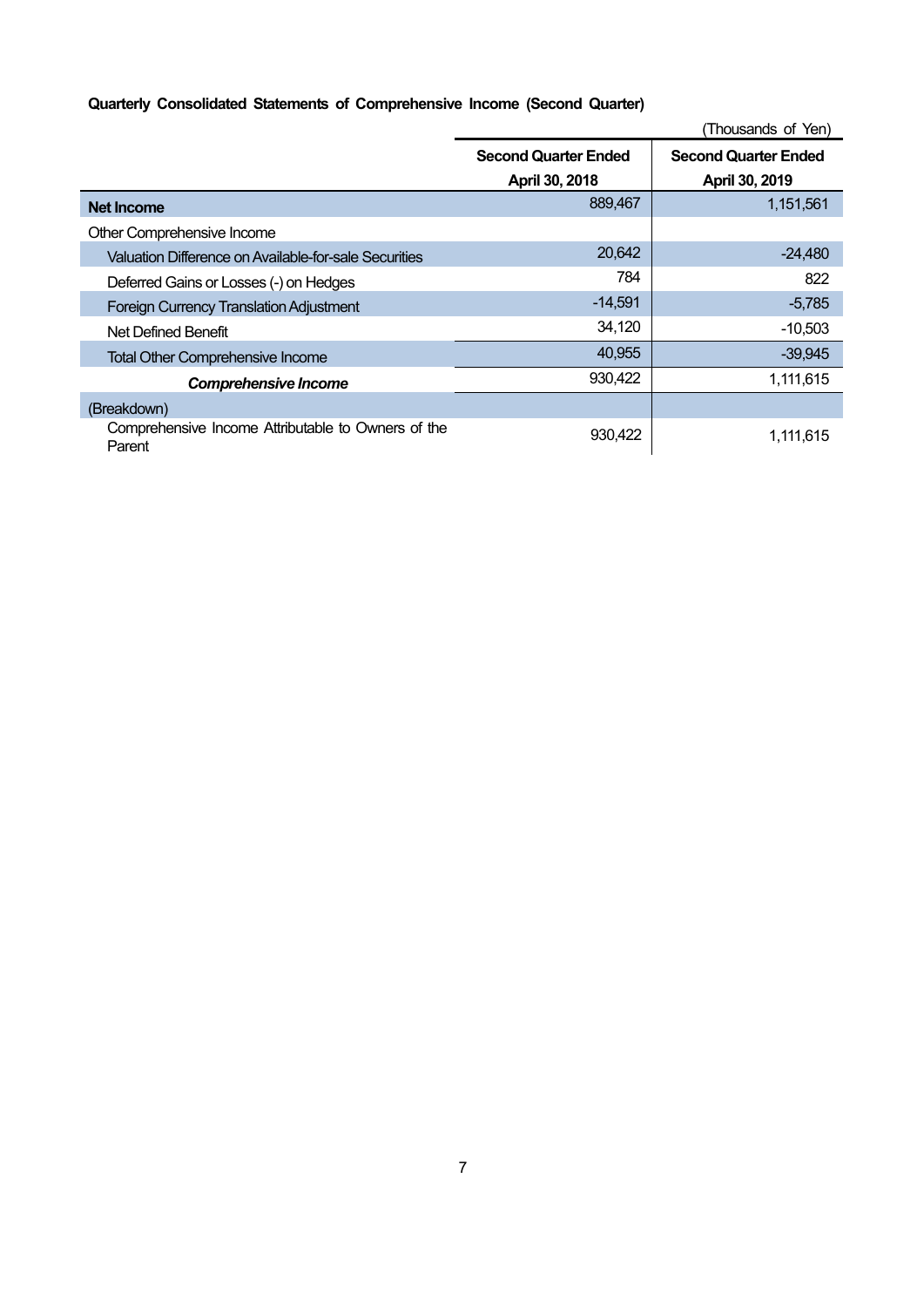## (3) **Quarterly** Co**nsolidated Statements of Cash Flows**

|                                                         | (Thousands of Yen)          |                             |  |
|---------------------------------------------------------|-----------------------------|-----------------------------|--|
|                                                         | <b>Second Quarter Ended</b> | <b>Second Quarter Ended</b> |  |
|                                                         | April 30, 2018              | April 30, 2019              |  |
| Net Cash Provided by (Used in) Operating Activities     |                             |                             |  |
| Income before Income Taxes                              | 1,346,257                   | 1,707,631                   |  |
| Depreciation and Amortization                           | 193,508                     | 177,632                     |  |
| Increase (Decrease) in Provision for Bonuses            | (237, 479)                  | (255,091)                   |  |
| Increase (Decrease) in Provision for Directors' Bonuses | (34,258)                    | (35,986)                    |  |
| Increase (Decrease) in Allowance for Product Warranty   | (21, 106)                   | 172,303                     |  |
| Increase (Decrease) in Net Defined Benefit Liability    | 1,907                       | 2,388                       |  |
| Decrease (Increase) in Net Defined Benefit Asset        | 2,045                       | (14, 159)                   |  |
| Increase (Decrease) in Allowance for Doubtful Accounts  | (5,464)                     | 57                          |  |
| Interests and Dividends Income                          | (12,266)                    | (14,083)                    |  |
| <b>Interest Expenses</b>                                | 13,497                      | 20,908                      |  |
| Foreign Exchange Losses (Gains)                         | 57,787                      | 19,716                      |  |
| Decrease (Increase) in Notes and Accounts               | (417, 848)                  | (107, 744)                  |  |
| Receivable-Trade                                        |                             |                             |  |
| Decrease (Increase) in Inventories                      | (852, 828)                  | 511,229                     |  |
| Increase (Decrease) in Notes and Accounts Payable-Trade | 339,322                     | (13, 773)                   |  |
| Valuation Difference in Investment Securities (Gains)   |                             | 5,550                       |  |
| Increase (Decrease) in Accounts Payable-Others          | 38,760                      | 57,030                      |  |
| Increase (Decrease) in Advances Received                | 163,205                     | 196,088                     |  |
| Others, Net                                             | 112,953                     | 44,646                      |  |
| Sub Total                                               | 687,993                     | 2,474,344                   |  |
| Interests and Dividends Income Received                 | 12,080                      | 14,030                      |  |
| <b>Interest Expenses Paid</b>                           | (13,504)                    | (20, 915)                   |  |
| Income Taxes Returned (Paid)                            | (392, 121)                  | (502, 397)                  |  |
| Net Cash Provided by (Used in) Operating Activities     | 294,446                     | 1,965,061                   |  |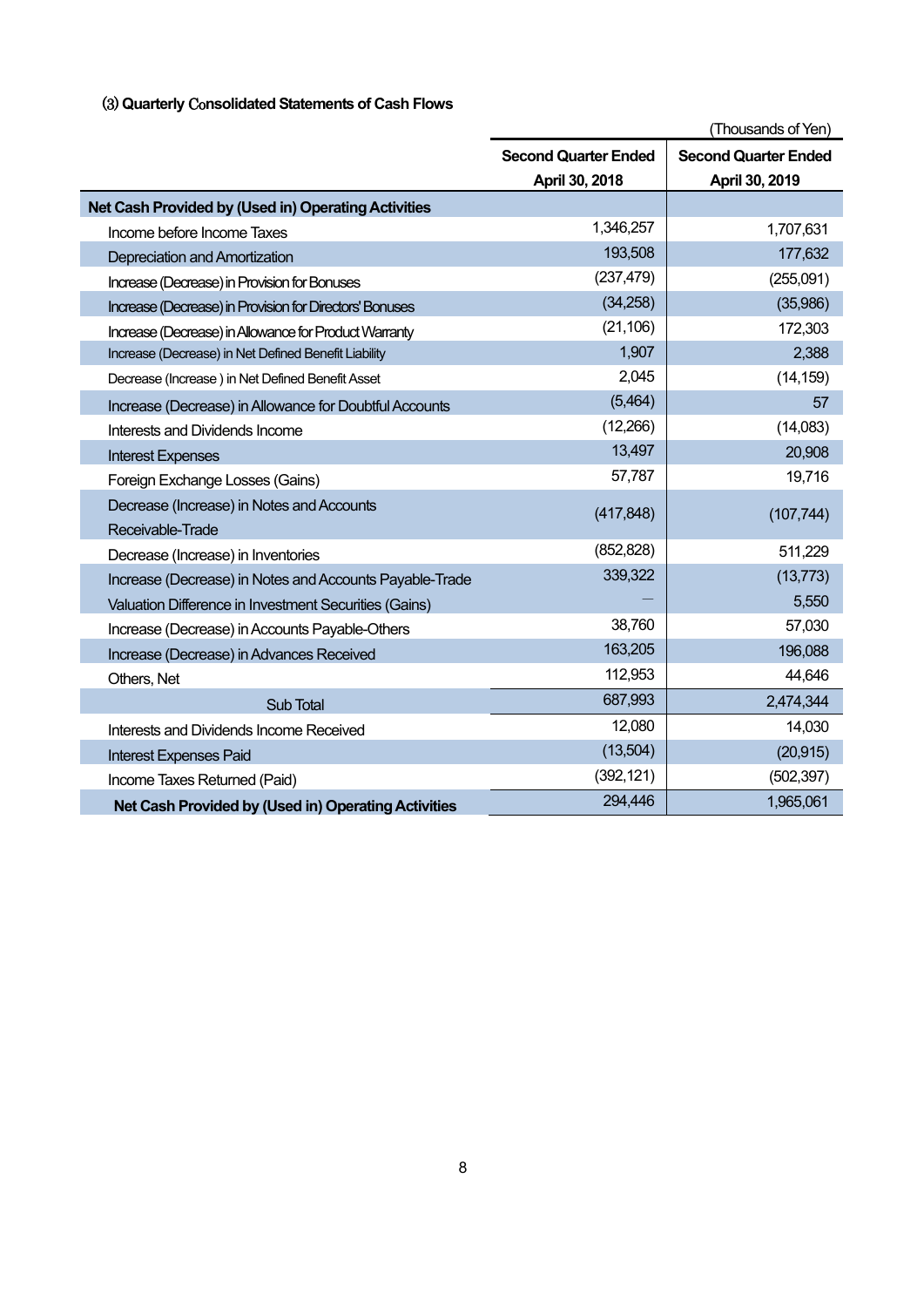|                                                                | (Thousands of Yen)                                         |                |  |
|----------------------------------------------------------------|------------------------------------------------------------|----------------|--|
|                                                                | <b>Second Quarter Ended</b><br><b>Second Quarter Ended</b> |                |  |
|                                                                | April 30, 2018                                             | April 30, 2019 |  |
| Net Cash Provided by (Used in) Investment Activities           |                                                            |                |  |
| <b>Disbursement to Time Deposits</b>                           | (2,000,000)                                                | (6,000,000)    |  |
| <b>Withdrawal from Time Deposits</b>                           |                                                            | 3,000,000      |  |
| Purchase of Property, Plant and Equipment                      | (95, 417)                                                  | (199, 281)     |  |
| Proceeds from Sales of Property, Plant and Equipment           |                                                            | 935            |  |
| Purchase of Intangible Fixed Assets                            | (19, 493)                                                  | (20, 953)      |  |
| <b>Purchase of Investment Securities</b>                       | (10,018)                                                   | (10, 546)      |  |
| Payments of Loans Receivable                                   | (1,390)                                                    | (2,040)        |  |
| <b>Collection of Loans Receivable</b>                          | 2,110                                                      | 1,895          |  |
| Guarantee Deposits (Increase)                                  | (2, 149)                                                   | (5,622)        |  |
| Others, Net                                                    | 542                                                        | (1,757)        |  |
| Net Cash Provided by (Used in) Investment Activities           | (2, 125, 817)                                              | (3,237,370)    |  |
| Net Cash Provided by (Used in) Financing Activities            |                                                            |                |  |
| Cash Dividends Paid                                            | (224, 513)                                                 | (244, 469)     |  |
| Net Cash Provided by (Used in) Financing Activities            | (224, 513)                                                 | (244, 469)     |  |
| <b>Cash and Cash Equivalents</b>                               |                                                            |                |  |
| Effect of Exchange Rate Change on Cash and Cash<br>Equivalents | (48,900)                                                   | (11,699)       |  |
| Net Increase (Decrease) in Cash and Cash Equivalents           | (2, 104, 785)                                              | (1,528,476)    |  |
| Cash and Cash Equivalents at Beginning of Period               | 7,893,336                                                  | 9,354,256      |  |
| Cash and Cash Equivalents at End of This Quarter               | 5,788,551                                                  | 7,825,779      |  |